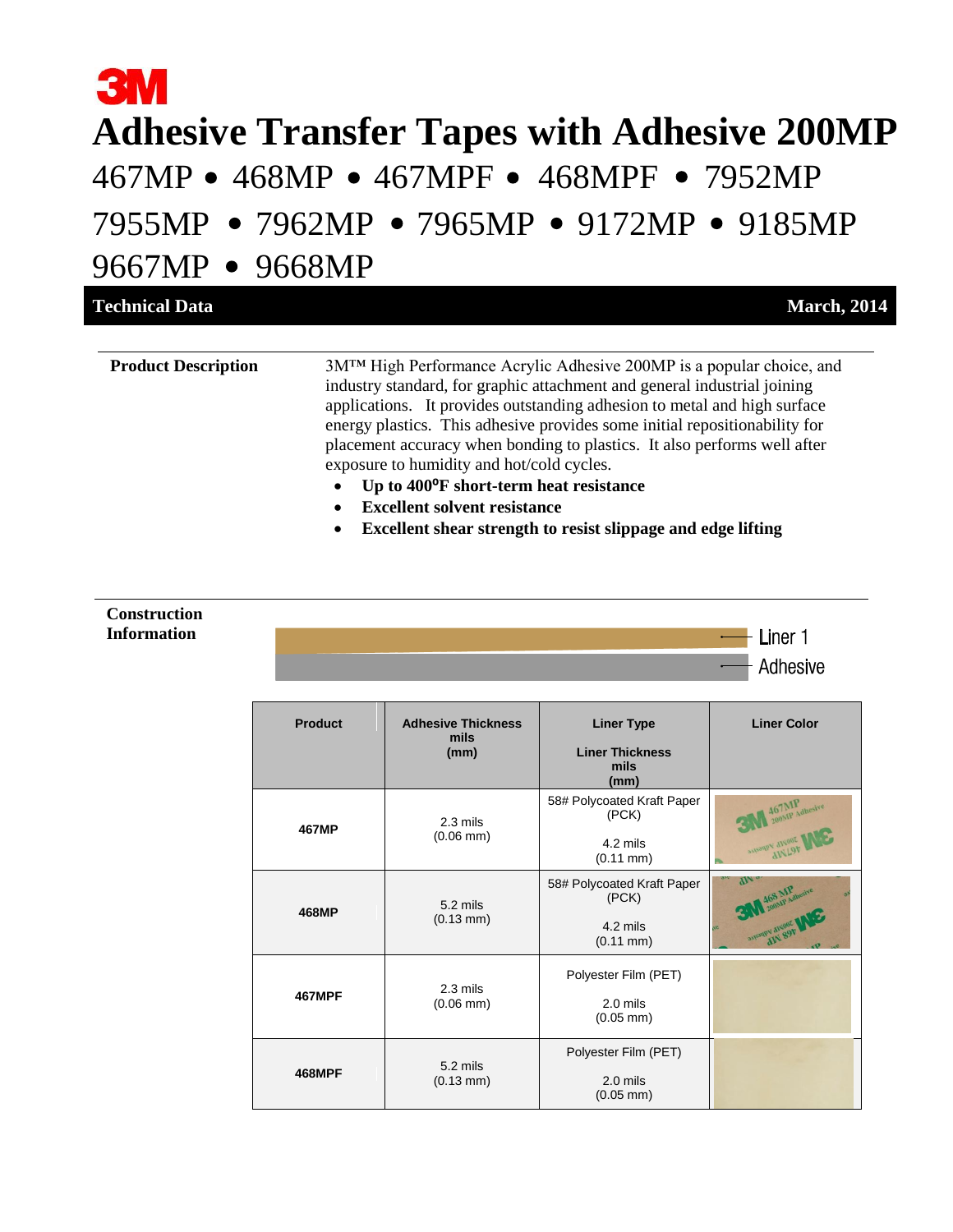467MP, 468MP, 467MPF, 468MPF, 7952MP, 7955MP, 7962MP, 7965MP, 9172MP, 9185MP, 9667MP, 9668MP

| <b>Construction</b><br><b>Information</b><br>(continued) | <b>Product</b> |                                                     | <b>Adhesive Thickness</b><br>mils<br>(mm)                                        | <b>Liner Type</b><br><b>Liner Thickness</b><br>mils<br>(mm)                                                     |                                                                               |                                              | <b>Liner Color</b>                                      |
|----------------------------------------------------------|----------------|-----------------------------------------------------|----------------------------------------------------------------------------------|-----------------------------------------------------------------------------------------------------------------|-------------------------------------------------------------------------------|----------------------------------------------|---------------------------------------------------------|
|                                                          | 9667MP         |                                                     | 2.3 mils<br>$(0.06$ mm $)$                                                       | 83# Polycoated Kraft Paper<br>(PCK)<br>6.2 mils<br>$(0.16 \text{ mm})$                                          |                                                                               | 200MP<br><b>TIVOOT NE</b><br><b>3M 200MP</b> | <b>AINOOZ MA</b><br>SM 200MP<br>atvicoz wa              |
|                                                          | 9668MP         |                                                     | 5.2 mils<br>$(0.13 \text{ mm})$                                                  | 83# Polycoated Kraft Paper<br>(PCK)<br>6.2 mils<br>$(0.16$ mm $)$                                               |                                                                               | 200MP<br><b>UNOOT NE</b><br>M 200MP          | <b>AINIOOZ M</b><br><b>3M</b> 200MP<br><b>SINDOE ME</b> |
|                                                          |                |                                                     |                                                                                  |                                                                                                                 |                                                                               | Liner <sub>1</sub><br>Liner <sub>2</sub>     | Adhesive                                                |
|                                                          | <b>Product</b> | <b>Adhesive</b><br><b>Thickness</b><br>mils<br>(mm) | <b>Liner 1 Type</b><br>Liner 1<br><b>Thickness</b><br>mils<br>(mm)               | <b>Liner 1 Color</b>                                                                                            | <b>Liner 2 Type</b><br>Liner <sub>2</sub><br><b>Thickness</b><br>mils<br>(mm) |                                              | <b>Liner 2 Color</b>                                    |
|                                                          | 7952MP         | 2.3 mils<br>$(0.06$ mm $)$                          | 58# Polycoated<br>Kraft Paper (PCK)<br>4.2 mils<br>$(0.11 \text{ mm})$           | 467MP Adhesive                                                                                                  | 58# Polycoated<br>Kraft Paper (PCK)<br>4.2 mils<br>$(0.11 \text{ mm})$        |                                              |                                                         |
|                                                          | 7955MP         | 5.2 mils<br>$(0.13 \, \text{mm})$                   | 58# Polycoated<br>Kraft Paper (PCK)<br>4.2 mils<br>$(0.11 \text{ mm})$           | $\eta_{\mathcal{A}}$                                                                                            | 58# Polycoated<br>Kraft Paper (PCK)<br>4.2 mils<br>$(0.11$ mm $)$             |                                              |                                                         |
|                                                          | 7962MP         | 2.3 mils<br>$(0.06$ mm $)$                          | 83# Polycoated<br>Kraft Paper (PCK)<br>6.2 mils<br>$(0.16 \, \text{mm})$         | <b>MP</b><br><b>AINIOOZ</b><br><b>3M</b> 200MP<br><b><i>INDOZ NE</i></b><br><b>AINDOC ME</b><br><b>3M 200MP</b> | 58# Polycoated<br>Kraft Paper (PCK)<br>4.2 mils<br>$(0.11 \text{ mm})$        |                                              |                                                         |
|                                                          | 7965MP         | 5.2 mils<br>$(0.13 \, \text{mm})$                   | 83# Polycoated<br>Kraft Paper (PCK)<br>6.2 mils<br>$(0.16$ mm $)$                | 300 <sub>b</sub><br>9h <sub>2</sub><br><b>SMA</b> 200MP<br>UNIONE WE<br>alviolic we<br><b>3M 200MP</b>          | 58# Polycoated<br>Kraft Paper (PCK)<br>4.2 mils<br>$(0.11$ mm $)$             |                                              |                                                         |
|                                                          | 9172MP         | 2.3 mils<br>$(0.06$ mm $)$                          | <b>High Density</b><br>Polyethylene Film<br>(HDPE)<br>3.0 mils<br>$(0.08$ mm $)$ |                                                                                                                 | 58# Polycoated<br>Kraft Paper (PCK)<br>4.2 mils<br>$(0.11 \, \text{mm})$      |                                              |                                                         |
|                                                          | 9185MP         | 5.2 mils<br>$(0.13 \, \text{mm})$                   | <b>High Density</b><br>Polyethylene Film<br>(HDPE)<br>3.0 mils<br>$(0.08$ mm $)$ |                                                                                                                 | 58# Polycoated<br>Kraft Paper (PCK)<br>4.2 mils<br>$(0.11$ mm $)$             |                                              |                                                         |

**Note:** The thickness listed is based on a calculation from manufacturing controlled adhesive coat weights using a density of 1.012 g/cc. While past data pages have listed nominal thicknesses, the coat weight (and theoretical caliper) has not changed.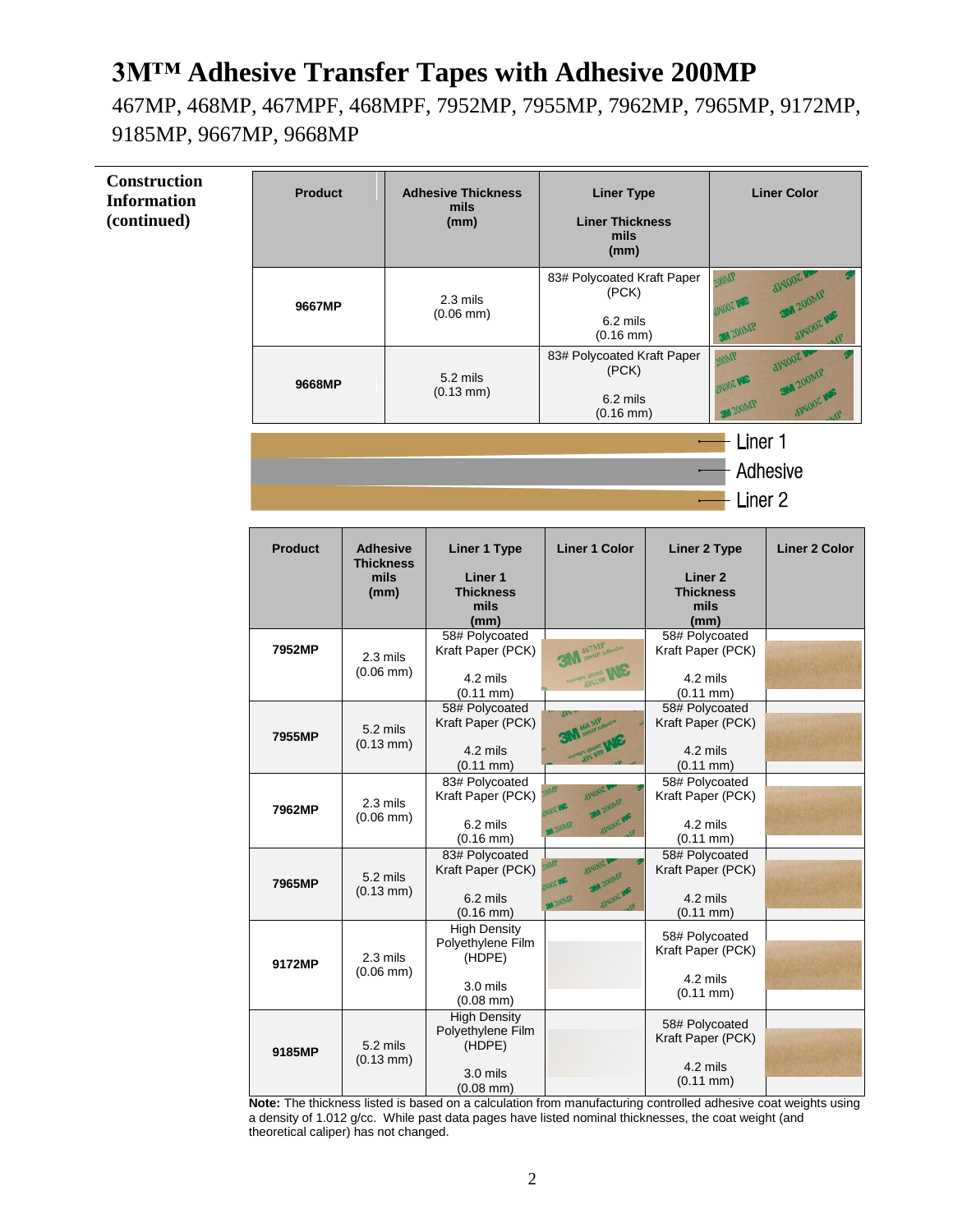467MP, 468MP, 467MPF, 468MPF, 7952MP, 7955MP, 7962MP, 7965MP, 9172MP, 9185MP, 9667MP, 9668MP

| <b>Typical Physical</b><br><b>Properties and</b><br><b>Performance</b><br><b>Characteristics</b> | I.<br>Adhesion Peel: ASTM D-3330 (Modified)<br>a. Stainless Steel and 2 mil Aluminum Foil Backing |                                              |                           |                         |                           |
|--------------------------------------------------------------------------------------------------|---------------------------------------------------------------------------------------------------|----------------------------------------------|---------------------------|-------------------------|---------------------------|
|                                                                                                  |                                                                                                   | 15 minute dwell<br>$(\pm 5 \text{ minutes})$ |                           | 72 hour dwell RT        | 72 hour<br>dwell<br>158F  |
|                                                                                                  | <b>Product</b>                                                                                    | $90^\circ$                                   | $90^\circ$                | $180^\circ$             | $90^\circ$                |
|                                                                                                  | $2.3$ mil<br>products<br>(467MP,<br>467MPF,<br>7952MP,<br>7962MP,<br>9172MP,<br>9667MP)           | 47 oz/in<br>13 N/25 mm                       | 82 oz/in<br>23 N/25 mm    | 77 oz/in<br>21 N/25 mm  | $168$ oz/in<br>46 N/25 mm |
|                                                                                                  | 5.2 mil<br>products<br>(468MP,<br>468MPF,<br>7955MP,<br>7965MP,<br>9185MP,<br>9668MP)             | 66 oz/in<br>18 N/25 mm                       | 118 $oz/in$<br>32 N/25 mm | 133 oz/in<br>37 N/25 mm | 181 oz/in.<br>50 N/25mm   |

**b. Adhesion to Other Surfaces: ASTM D3330 modified (90° peel, 2 mil aluminum foil backing with 72 hour dwell)**

|                                     | 2.3 mil products<br>(467MP, 467MPF, 7952MP,<br>7962MP, 9172MP, 9667MP) |                |       | 5.2 mil products<br>(468MP, 468MPF, 7955MP,<br>7965MP, 9185MP, 9668MP) |
|-------------------------------------|------------------------------------------------------------------------|----------------|-------|------------------------------------------------------------------------|
| <b>Substrate</b>                    | oz/in                                                                  | <b>N/25 mm</b> | oz/in | $N/25$ mm                                                              |
| <b>Aluminum</b>                     | 77                                                                     | 21             | 115   | 32                                                                     |
| <b>ABS</b>                          | 62                                                                     | 17             | 68    | 19                                                                     |
| <b>Acrylic</b>                      | 61                                                                     | 17             | 67    | 19                                                                     |
| Glass                               | 80                                                                     | 22             | 92    | 25                                                                     |
| Polycarbonate                       | 58                                                                     | 16             | 65    | 18                                                                     |
| <b>Rigid PVC</b><br>(unplasticized) | 62                                                                     | 17             | 69    | 19                                                                     |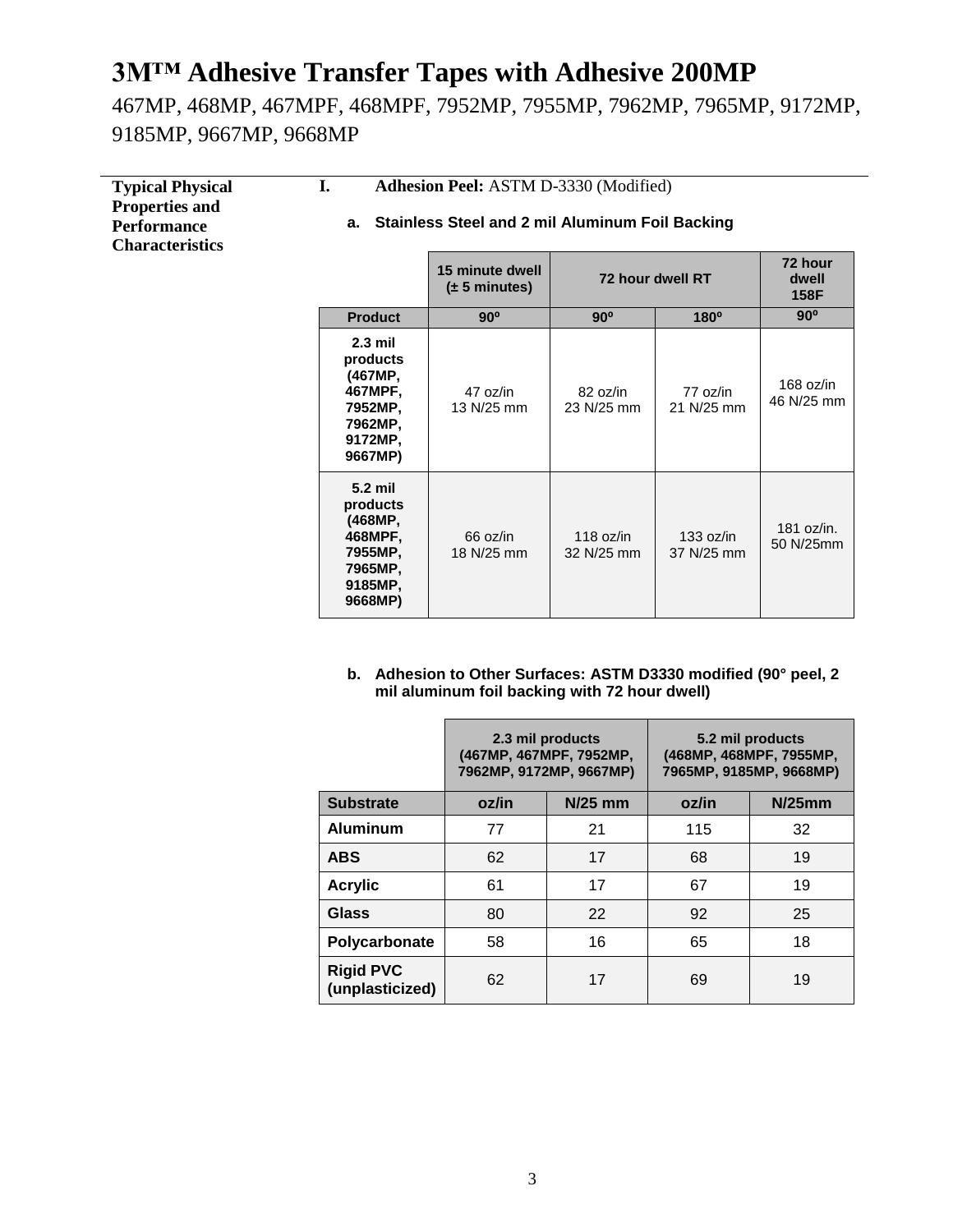467MP, 468MP, 467MPF, 468MPF, 7952MP, 7955MP, 7962MP, 7965MP, 9172MP, 9185MP, 9667MP, 9668MP

| <b>Typical Physical</b><br><b>Properties and</b> | II.<br><b>Static Shear Strength</b> |                |            |                |
|--------------------------------------------------|-------------------------------------|----------------|------------|----------------|
| <b>Performance</b>                               | <b>Temperature</b>                  | <b>Size</b>    | Weight     | <b>Minutes</b> |
| <b>Characteristics</b><br>(continued)            | 72° (23°C)<br>50%RH                 | $1"$ x $1"$    | 1000 grams | $10.000+$      |
|                                                  | 158°F (70°C)<br>50% RH              | $1"$ x $1"$    | 1000 grams | $10,000+$      |
|                                                  | 200°F (93°C)<br>50% RH              | $1" \times 1"$ | 1000       | $10.000+$      |
|                                                  | 350°F (177°C)<br>50% RH             | $1" \times 1"$ | 500        | $10.000+$      |
|                                                  | 450°F (232°C)<br>50% RH             | $1" \times 1"$ | 400        | 60             |
|                                                  | 450°F (232°C)<br>50% RH             | $1" \times 1"$ | 200        | $10,000+$      |

\*Test terminated at 10,000 minutes

**III. Adhesion Retention after Immersion and Exposure (percent retention)** Control is 24 hour RT swell on stainless steel, 2 mil foil backing, 90<sup>°</sup> peel, 12 ipm

|                                                                                                | 2.3 mil products<br>(467MP, 467MPF,<br>7952MP, 7962MP,<br>9172MP, 9667MP) | 5.2 mil products<br>(468MP, 468MPF,<br>7955MP, 7965MP,<br>9185MP, 9668MP) |
|------------------------------------------------------------------------------------------------|---------------------------------------------------------------------------|---------------------------------------------------------------------------|
| Control adhesion value (oz/in)                                                                 | 101                                                                       | 149                                                                       |
| Gasoline - 1 hour RT immersion                                                                 | 89%                                                                       | 83%                                                                       |
| MEK - 1 hour RT immersion                                                                      | 64%                                                                       | 66%                                                                       |
| Weak Acid - 4 hour RT immersion                                                                | 86%                                                                       | 86%                                                                       |
| Weak Base - 4 hour RT immersion                                                                | 84%                                                                       | 83%                                                                       |
| Oil (10W30) – 72 hour, 120°F (49°C)<br>immersion                                               | 146%                                                                      | 141%                                                                      |
| Water - 100 hours, 70°F (21°C)                                                                 | 105%                                                                      | 116%                                                                      |
| Salt Water (5%) - 72 hours, 70°F<br>$(21^{\circ}C)$                                            | 105%                                                                      | 93%                                                                       |
| Warm/Humid – 7 days, $90^{\circ}F(32^{\circ}C)$<br>and 90% relative humidity                   | 131%                                                                      | 101%                                                                      |
| UV Cabinet $-30$ days, 70°F (21°C)                                                             | 147%                                                                      | 93%                                                                       |
| Temperature Cycle - 4 hours, 158°F<br>(70°C); 4 hours, -20°F (-29°C); 16<br>hours, 70°F (21°C) | 148%                                                                      | 158%                                                                      |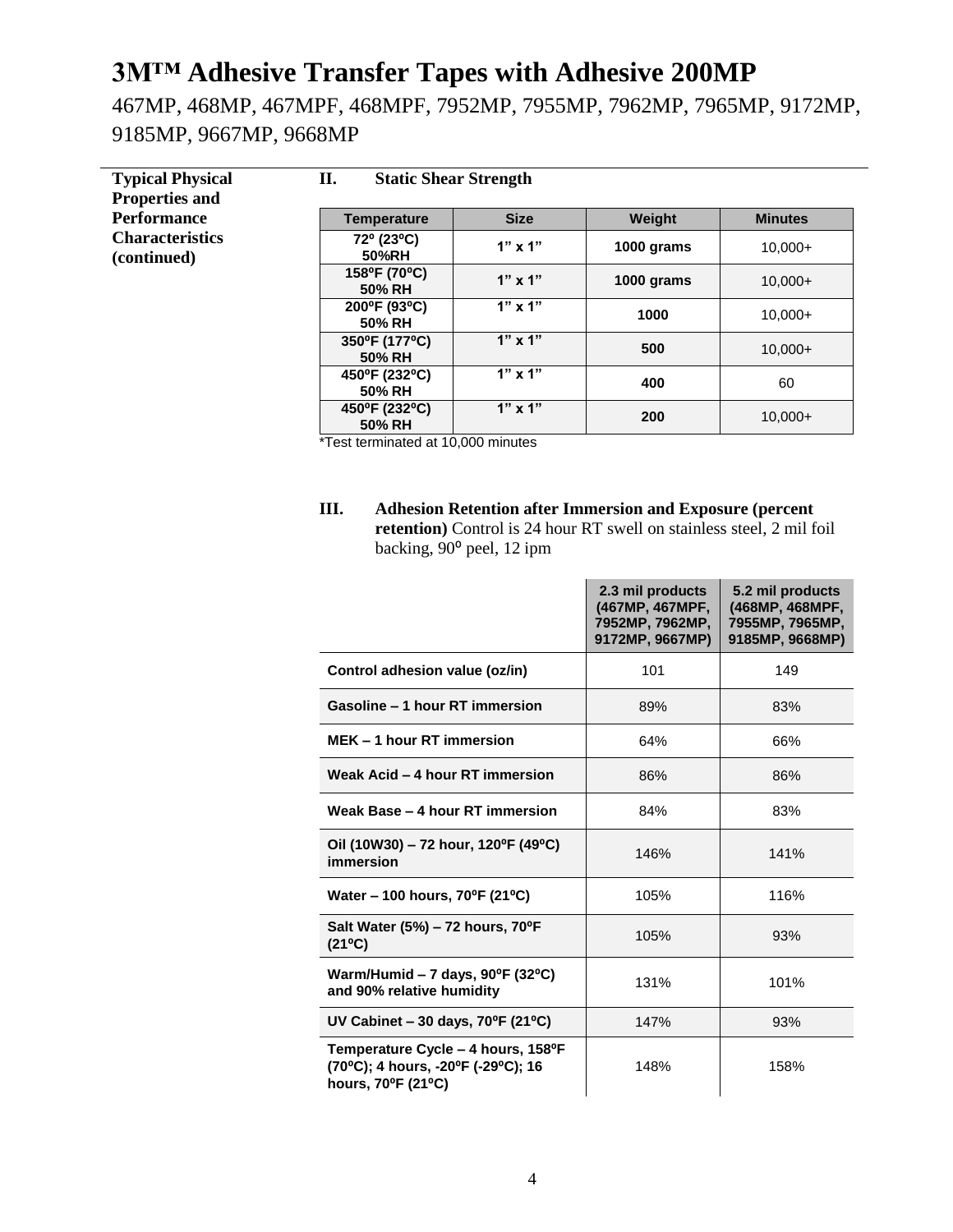467MP, 468MP, 467MPF, 468MPF, 7952MP, 7955MP, 7962MP, 7965MP, 9172MP, 9185MP, 9667MP, 9668MP

| <b>Environmental</b><br><b>Performance</b> | Humidity Resistance - High humidity has a minimal effect on<br>adhesive performance. Bond strength shows no significant reduction<br>after exposure for 7 days at 90°F (32°C) and 90% relative humidity.                                                                                                                                                                                                                                                                                                                                                                                                     |
|--------------------------------------------|--------------------------------------------------------------------------------------------------------------------------------------------------------------------------------------------------------------------------------------------------------------------------------------------------------------------------------------------------------------------------------------------------------------------------------------------------------------------------------------------------------------------------------------------------------------------------------------------------------------|
|                                            | UV Resistance - When properly applied, nameplates and decorative<br>trim parts are not adversely affected by outdoor exposure.                                                                                                                                                                                                                                                                                                                                                                                                                                                                               |
|                                            | Water Resistance – Immersion in water has no appreciable effect on<br>the bond strength. After 100 hours at room temperature, the high bond<br>strength is maintained.                                                                                                                                                                                                                                                                                                                                                                                                                                       |
|                                            | Temperature Cycling Resistance - High bond strength is maintained<br>after cycling four times through:<br>4 hours at $158^{\circ}F(70^{\circ}C)$<br>4 hours at $-20^{\circ}F(-29^{\circ}C)$<br>4 hours at 73°F (22°C)                                                                                                                                                                                                                                                                                                                                                                                        |
|                                            | <b>Chemical Resistance</b> – When properly applied, nameplate and<br>decorative trim parts will hold securely after exposure to numerous<br>chemicals including oil, mild acids and alkalis.                                                                                                                                                                                                                                                                                                                                                                                                                 |
|                                            | Bond Build-up: The bond strength of 3MTM High Performance Acrylic<br>Adhesive 200MP increases as a function of time and temperature                                                                                                                                                                                                                                                                                                                                                                                                                                                                          |
|                                            | Temperature/Heat Resistance: 3MTM High Performance Acrylic<br>Adhesive 200MP is usable for short periods (minutes, hours) at<br>temperatures up to $400^{\circ}F(204^{\circ}C)$ and for intermittent longer periods<br>(days, weeks) up to $300^{\circ}F(149^{\circ}C)$ .                                                                                                                                                                                                                                                                                                                                    |
|                                            | Lower Temperature Service Limit: The glass transition temperature<br>for 3MTM High Performance Acrylic Adhesive 200MP is -31°F (-35°C).<br>Many applications survive below this temperature (factors affecting<br>successful applications include: materials being bonded, dwell at RT<br>before cold exposure, and stress below the TG[i.e.expansion/contraction<br>stresses, impact]). Optimum conditions are: bonding high surface energy<br>materials, longer time at RT before cold exposure, and little or no stress<br>below the TG. The lowest service temperature is $-40^{\circ}F(-40^{\circ}C)$ . |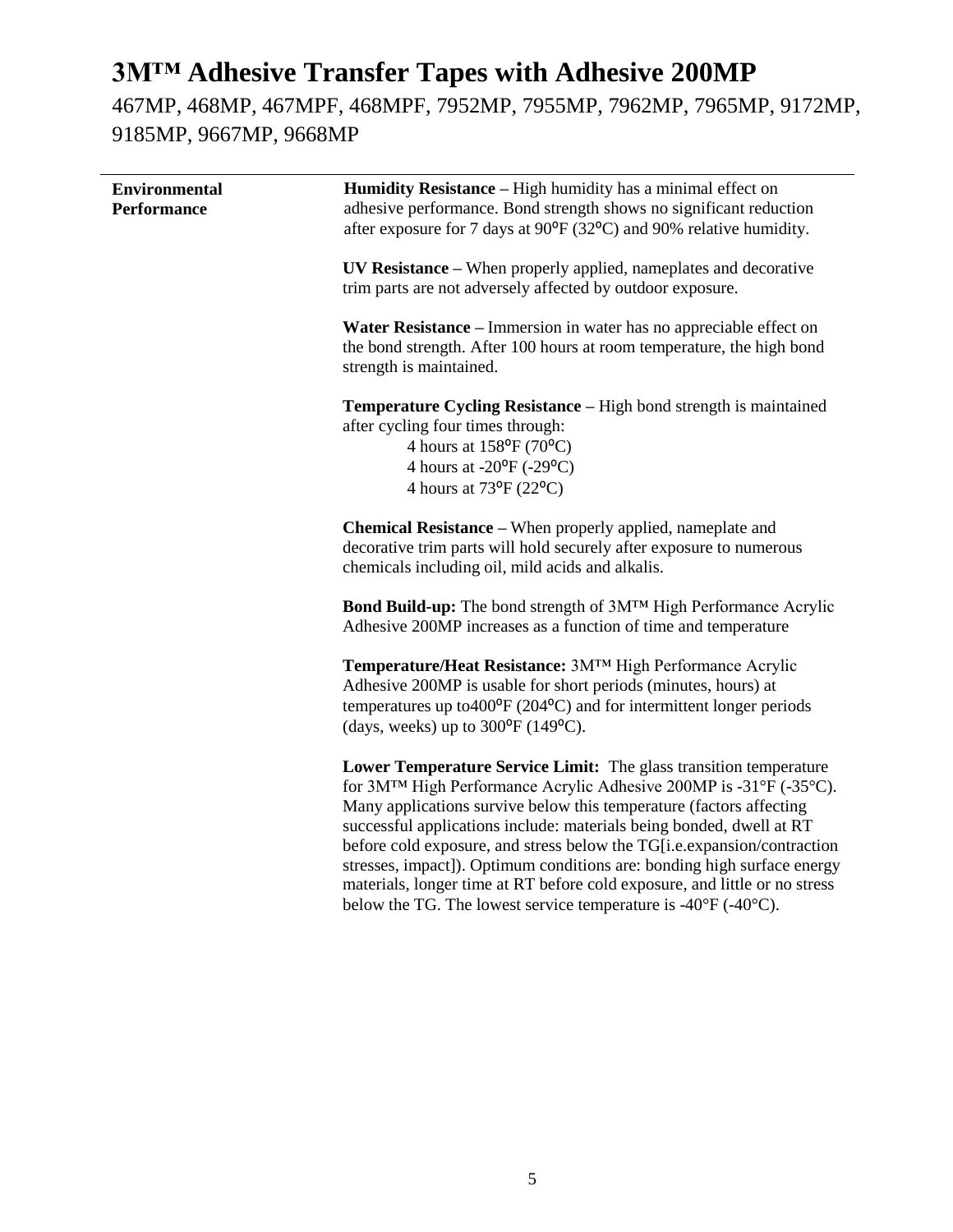467MP, 468MP, 467MPF, 468MPF, 7952MP, 7955MP, 7962MP, 7965MP, 9172MP, 9185MP, 9667MP, 9668MP

#### **Electrical and Thermal Performance**

| <b>Property</b>                                                                   | 2.3 mil products<br>(467MP, 467MPF,<br>7952MP, 7962MP,<br>9172MP, 9667MP) | 5.2 mil products<br>(468MP, 468MPF,<br>7955MP, 7965MP,<br>9185MP, 9668MP) |
|-----------------------------------------------------------------------------------|---------------------------------------------------------------------------|---------------------------------------------------------------------------|
| <b>Insulation Resistance (test voltage</b><br>= 100 VDC) Mil-I-46058C             | $>1 \times 10^{10}$ ohms                                                  | $>1 \times 10^{10}$ ohms                                                  |
| Dielectric Strength - (500 vac,<br>rms[60 hz/sec]) ASTM D149-92                   | 880 volts/mil                                                             | 600 volts/mil                                                             |
| <b>Breakdown Voltage</b>                                                          | 1760 volts                                                                | 3000 volts                                                                |
| <b>Dielectric Constant (at 1kHz)</b><br><b>ASTM D150-92</b>                       | 3.40                                                                      | 4.06                                                                      |
| <b>Dissipation Factor</b>                                                         | 0.021                                                                     | 0.022                                                                     |
| Tensile Lap Shear - Peak Load<br>ASTM D1002-72 (0.5 sq. in. on<br>#6061 aluminum) |                                                                           | 55 lbs.                                                                   |
| Tensile Lap Shear - Peak Stress<br><b>ASTM D1002-72</b>                           |                                                                           | 109 PSI                                                                   |
| <b>Tensile Strength and Elongation</b><br><b>ASTM D2360-82</b>                    | $=$                                                                       | 51 PSI<br>1951%                                                           |
| Thermal Conductivity -<br>ASTM C 518, results listed are at<br>109°F              | 0.098 BTU-ft/ft <sup>2</sup> -hr-F<br>$0.17$ watt/m-K                     | 0.101 BTU-ft/ft <sup>2</sup> -hr-F<br>$0.18$ watt/m-K                     |
| <b>Coefficient of Thermal Expansion</b><br><b>ASTM D696</b>                       |                                                                           |                                                                           |
| <b>First Heat</b><br><b>Second Heat</b>                                           | 28 x $10^{-5}$ m/m/C<br>72 x $10^{-5}$ m/m/C                              | $-6 \times 10^{-5}$ m/m/C<br>$92 \times 10^{-5}$ m/m/C                    |

| <b>Application Ideas</b> | Long term bonding of graphic nameplates and overlays ("subsurface"<br>$\bullet$<br>printed polycarbonate or polyester) to metal and high surface energy<br>plastics in the aerospace, medical and industrial equipment, automotive,<br>appliance and electronics markets. |
|--------------------------|---------------------------------------------------------------------------------------------------------------------------------------------------------------------------------------------------------------------------------------------------------------------------|
|                          | Bonding metal nameplates and rating plates in the aerospace, medical<br>$\bullet$<br>and industrial equipment, automotive, appliance and electronics<br>markets.                                                                                                          |
|                          | Bonding graphic overlays for membrane switches and for bonding the<br>$\bullet$<br>complete switch to the equipment surface.                                                                                                                                              |
|                          | High speed processing of parts in the medical, telecommunications and<br>$\bullet$<br>electronics markets (medical components, durable labels, and flexible<br>circuits).                                                                                                 |
|                          | Lamination to industrial foams for rotary die-cutting of small gaskets<br>$\bullet$<br>for industrial and electronics markets                                                                                                                                             |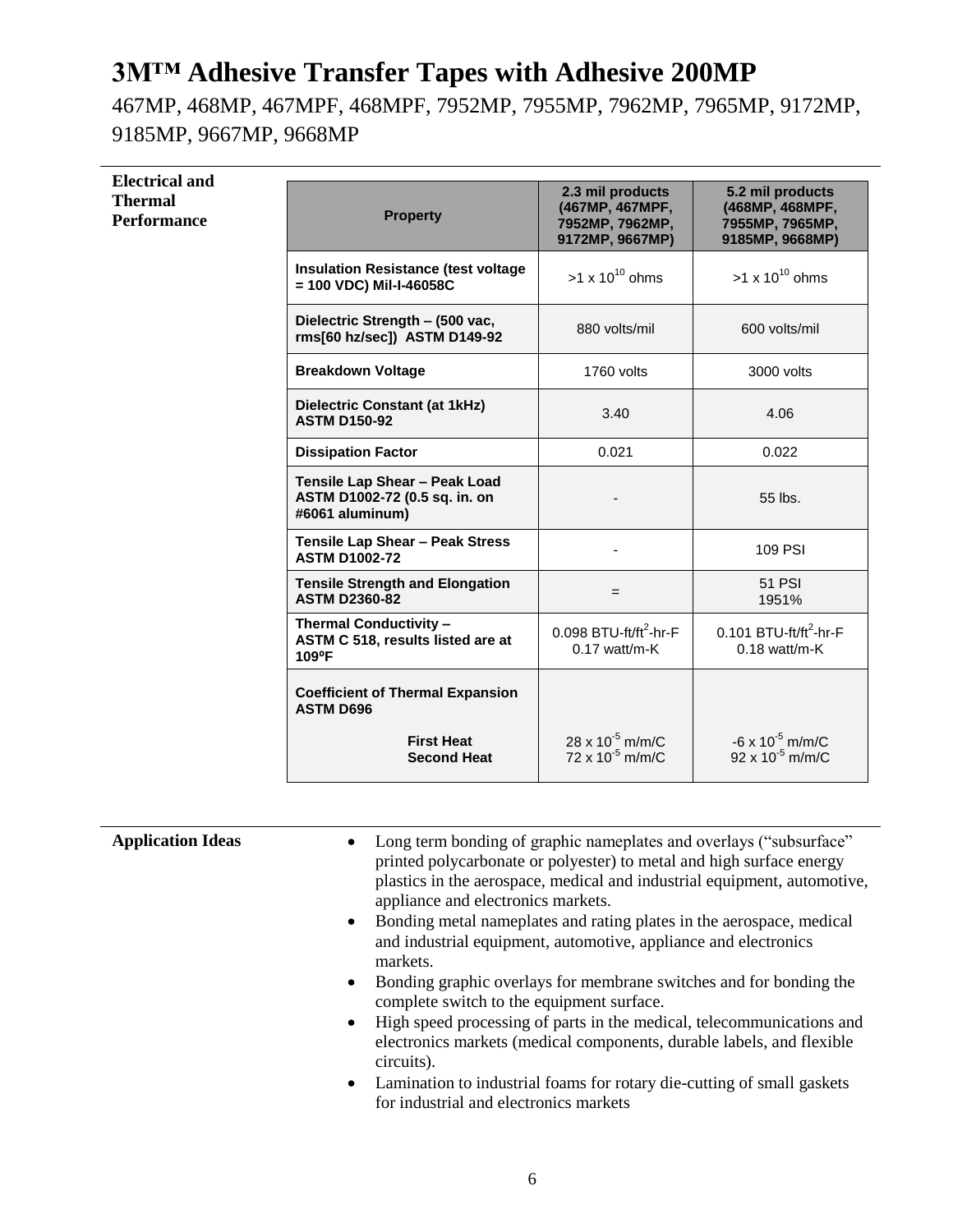467MP, 468MP, 467MPF, 468MPF, 7952MP, 7955MP, 7962MP, 7965MP, 9172MP, 9185MP, 9667MP, 9668MP

#### **Master Width**

| <b>Product</b> | <b>Master Width</b>         |
|----------------|-----------------------------|
| 467MP          | 48" or 60" (1.22 or 1.52 m) |
| 468MP          |                             |
| <b>467MPF</b>  |                             |
| 468MPF         | 54" (1.37 m)                |
| 7952MP         |                             |
| 7955MP         |                             |
| 7962MP         |                             |
| 7965MP         | 48" (1.22 m)                |
| 9172MP         |                             |
| 9185MP         |                             |
| 9667MP         | 54" (1.37 m)                |
| 9668MP         |                             |

More sizes may be available. Please call 800-223-7427 or talk to your local 3M representative for more information.

**Application Techniques** For maximum bond strength (during installation of the final part) the surface should be thoroughly cleaned and dried. Typical cleaning solvents are heptane (for oily surfaces) or isopropyl alcohol for plastics. Use reagent grade solvents since common household materials like rubbing alcohol frequently contain oils to minimize the drying affect on skin and can interfere with the performance of a pressure-sensitive adhesive.

**\*Note:** Carefully read and follow the manufacturer's precautions and directions for use when working with solvents. These cleaning recommendations may not be in compliance with the rules of certain air quality management districts in California; consult applicable rules before use.

It is necessary to provide pressure during lamination (1.5-20 pli recommended) and during final part installation (10-15 psi) to allow the adhesive to come into direct contact with the substrate. Using a hard edged plastic tool, which is the full width of the laminated part, helps to provide the necessary pressure at the point of lamination. Heat can increase bond strength when bonding to metal parts (generally this same increase is observed at room temperature over longer times, weeks). For plastic parts, the bond strength is not enhanced with the addition of heat.

The ideal adhesive application temperature range is 60°F (15.6°C) to 100°F (38°C). Application is not recommended if the surface temperature is below 50°F (10°C) because the adhesive becomes too firm to adhere readily. Once properly applied, at the recommended application temperature, low temperature holding is generally satisfactory (please refer to section VII of the Typical Physical Properties and Performance Characteristics).

When bonding a thin, smooth, flexible material to a smooth surface, it is generally acceptable to use 2 mils of 3M™ Adhesive 200MP. If a texture is visible on one or both surfaces, the 5 mil 3M adhesive 200MP would be suggested. If both materials are rigid, it may be necessary to use a thicker adhesive to successfully bond the components. 3M™ VHB™ Acrylic Foam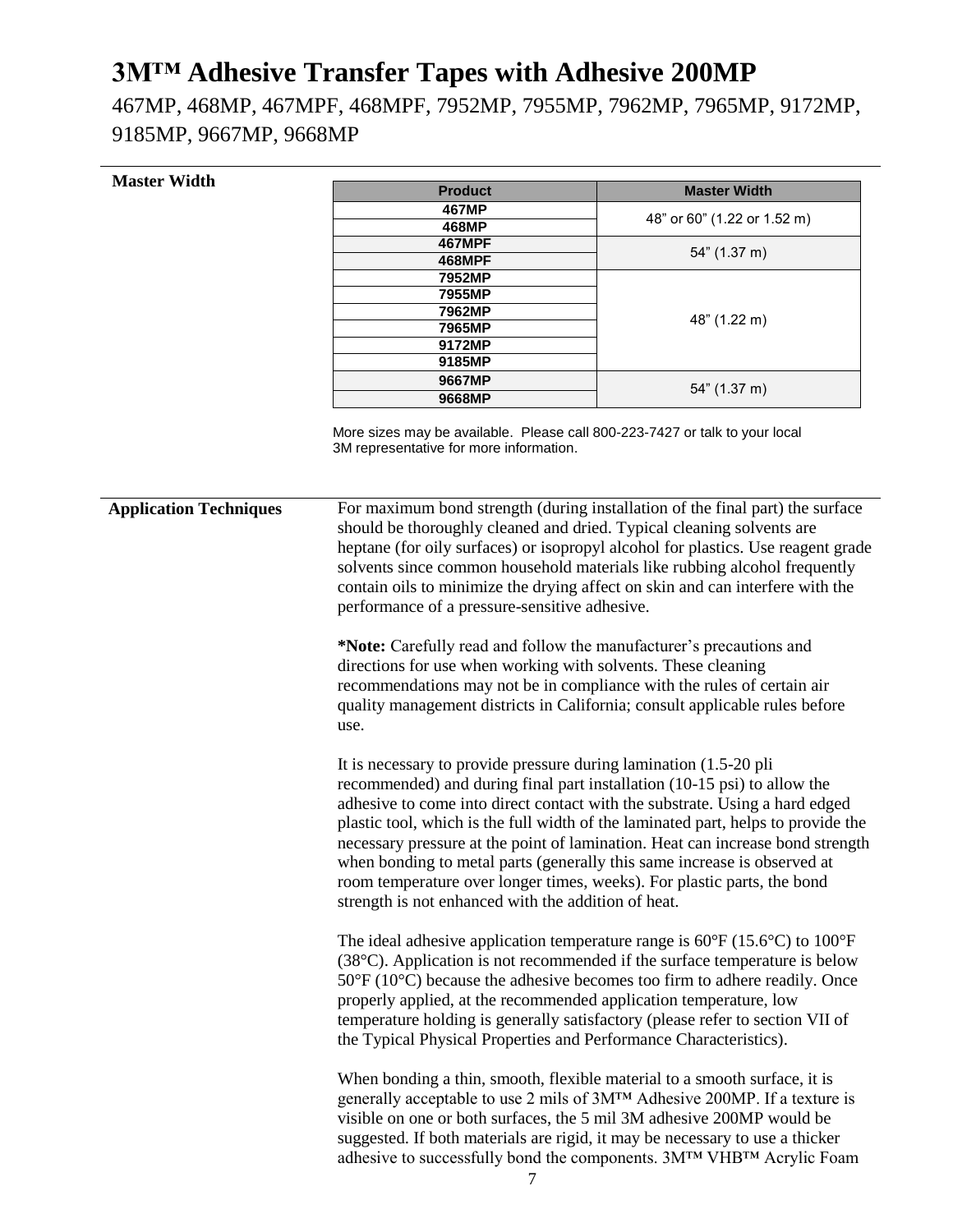467MP, 468MP, 467MPF, 468MPF, 7952MP, 7955MP, 7962MP, 7965MP, 9172MP, 9185MP, 9667MP, 9668MP

| <b>Application Equipment</b>     | Tapes may be required (please refer to the data page 70-0709-3830-6).<br>To apply adhesives in a wide web format, lamination equipment is required<br>to ensure acceptable quality. To learn more about working with pressure-<br>sensitive adhesives please refer to technical bulletin, Lamination Techniques<br>for Converters of Laminating Adhesives (70-0704-1430-8). For additional<br>dispenser information, contact your local 3M sales representative, or the toll<br>free 3M sales assistance number at 1-800-362-3550.                                                                                                                                                                                                                                                                                                                                                                                                                                                                                                                                                                                                                                                                                                                                                                                                                                                                                                                                                                                                                                                                                      |
|----------------------------------|-------------------------------------------------------------------------------------------------------------------------------------------------------------------------------------------------------------------------------------------------------------------------------------------------------------------------------------------------------------------------------------------------------------------------------------------------------------------------------------------------------------------------------------------------------------------------------------------------------------------------------------------------------------------------------------------------------------------------------------------------------------------------------------------------------------------------------------------------------------------------------------------------------------------------------------------------------------------------------------------------------------------------------------------------------------------------------------------------------------------------------------------------------------------------------------------------------------------------------------------------------------------------------------------------------------------------------------------------------------------------------------------------------------------------------------------------------------------------------------------------------------------------------------------------------------------------------------------------------------------------|
| <b>Storage</b>                   | It is suggested that products are stored at room temperature conditions of<br>$70^{\circ}$ F (21 $^{\circ}$ C) and 50% relative humidity.                                                                                                                                                                                                                                                                                                                                                                                                                                                                                                                                                                                                                                                                                                                                                                                                                                                                                                                                                                                                                                                                                                                                                                                                                                                                                                                                                                                                                                                                               |
| <b>Shelf Life</b>                | If stored properly, product retains its performance and properties for 18<br>months from date of shipment.                                                                                                                                                                                                                                                                                                                                                                                                                                                                                                                                                                                                                                                                                                                                                                                                                                                                                                                                                                                                                                                                                                                                                                                                                                                                                                                                                                                                                                                                                                              |
| <b>Recognition/Certification</b> | <b>TSCA:</b> This product is defined as an article under the Toxic Substances Control Act and<br>therefore, it is exempt from inventory listing requirements<br><b>MSDS:</b> 3M has not prepared a MSDS for this product which is not subjected to the MSDS<br>requirements of the Occupational Safety and Health Administration's Hazard Communication<br>Standard, 29 C.F.R.1910.1200(b)(6)(v). When used under reasonable conditions or in<br>accordance with the 3M directions for use, this product should not present a health and safety<br>hazard. However, use or processing of the product in a manner not in accordance with the<br>directions for use may affect its performance and present potential health and safety hazards.<br>UL: These products have been recognized by Underwriters Laboratories, Inc. under Standard<br>UL 969, Marking and Labeling Systems Materials Component. For more information on the UL<br>Certification, please visit the website at http://www.3M.com/converter, select UL Recognized<br>Materials, then select the specific product area.<br>Military: Meets MIL-P-19834<br>Note: One of 3M's core values is to respect our social and physical environment. 3M is<br>committed to comply with ever-changing, global, regulatory and consumer environmental,<br>health, and safety (EHS) requirements. As a service to our customers, 3M is providing<br>information on the regulatory status of many 3M products. Further regulation information<br>including that for OSHA, USCPSI, FDA, California Proposition 65, READY and RoHS, can be<br>found at 3M.com/regs. |
| <b>Technical Information</b>     | The technical information and other statements contained in this document are based upon<br>tests or experience that 3M believes are reliable, but the accuracy or completeness of such<br>information is not guaranteed. It has been prepared from testing that was performed using<br>standard test methods, and tested equipment that is calibrated in compliance to ISO9001 and<br>operated by trained professionals in controlled environments. The data should be considered<br>representative or typical only and should not be used for specification purposes. 3M reserves<br>the right to make changes to the design, construction and technical data of products without<br>prior warning.                                                                                                                                                                                                                                                                                                                                                                                                                                                                                                                                                                                                                                                                                                                                                                                                                                                                                                                   |